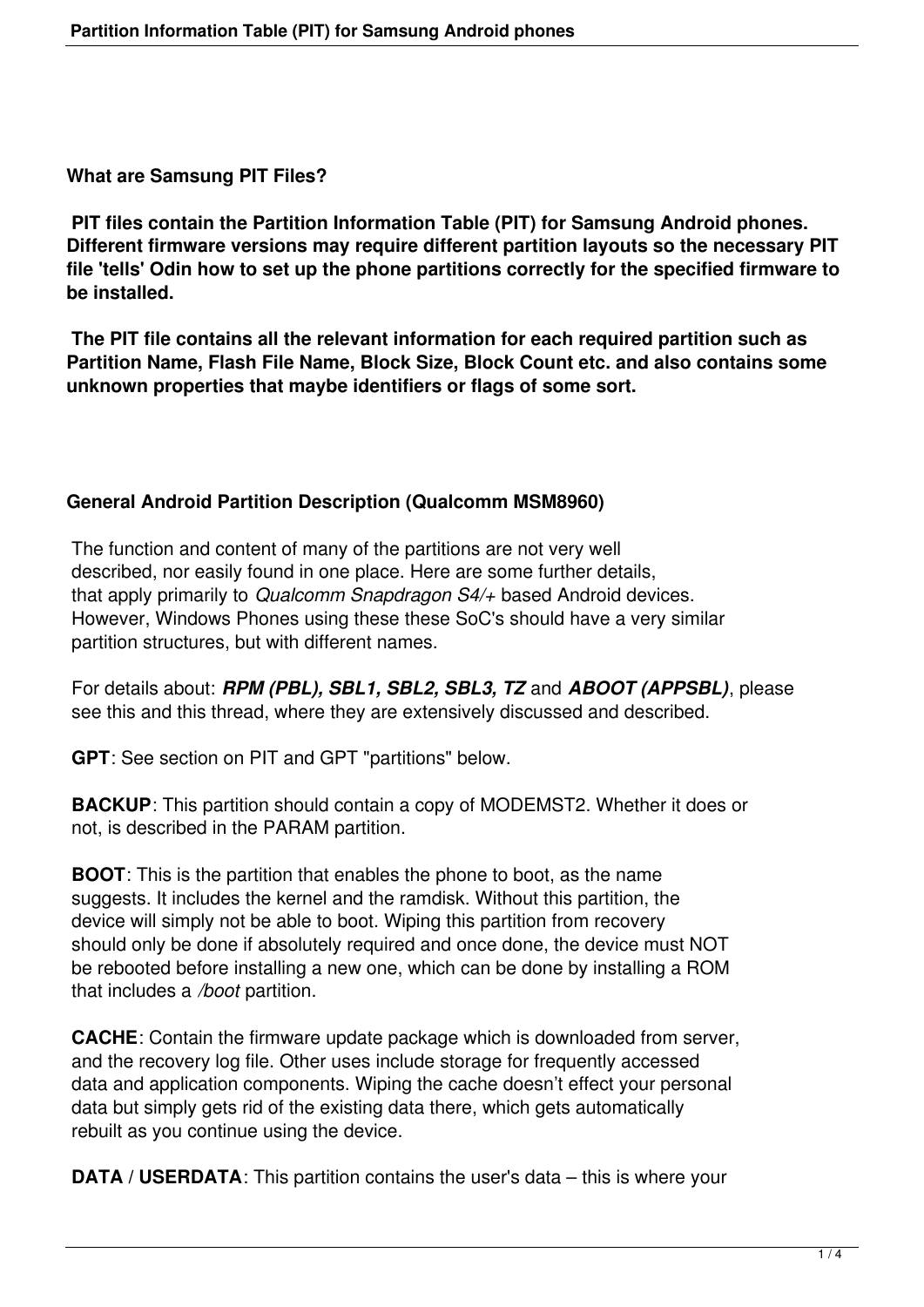contacts, messages, settings and apps that you have installed go. Wiping this partition essentially performs a factory reset on your device, restoring it to the way it was when you first booted it, or the way it was after the last official or custom ROM installation. When you perform a wipe data/factory reset from recovery, it is this partition that you are wiping.

**EFS**: The Android *EFS* partition stores all your phones important, but accessible, hardware data, such as WiFi/BlueTooth MAC's, IMEI (or ESN for a CDMA based device) and some others.

**FOTA**: Is the Firmware Over The Air partition. After the update package has been downloaded from the server it is saved into the CACHE partition. After that the userspace application that does the download writes a special cookie into the FOTA partition. This cookie tells the bootloaders to take the necessary steps to boot into recovery mode

**FSG**: Probably stands for File System (FS) "Golden". According to Samsung documentation, this partition is a "Golden Copy". This is partially confirmed by RE of the *PARAM* partition, which indicate that this partition should contain a copy of *MODEMST1*.

**GROW**: << unknown >>

**MISC**: This partition contains miscellaneous system settings in form of on/off switches. These settings may include *CID* (Carrier or Region ID), USB configuration and certain hardware settings etc. This is an important partition and if it is corrupt or missing, several of the device's features will will not function normally. Not all devices have this partition.

**PARAM**: This is the Parameter partition which contains a number of parameters, variables and settings of the hardware. Apparently it has an 88 byte header structure that tell us if the *MODEMST1* and *MODEMST2* have been backed up to the *FSG* and *BACKUP* partitions, respectively. Furthermore it contain all the debug settings (*DLOW/DMID/DHIG* etc), the "triangle" status of whether or not you have flashed custom ROMs and the flash count (**0x3FFE00**). Current boot mode in use, and much more. The info about this partition could easily occupy a book by itself.

**PERSIST:** << unknown >> The use of this partition is unknown and apparently only exists on Qualcomm based devices.

**PIT**: See below.

**RECOVERY**: Holds the recovery boot image. When updating the system we boot into recovery mode by using the boot image stored in this partition. It lets you boot the device into a recovery console for performing advanced recovery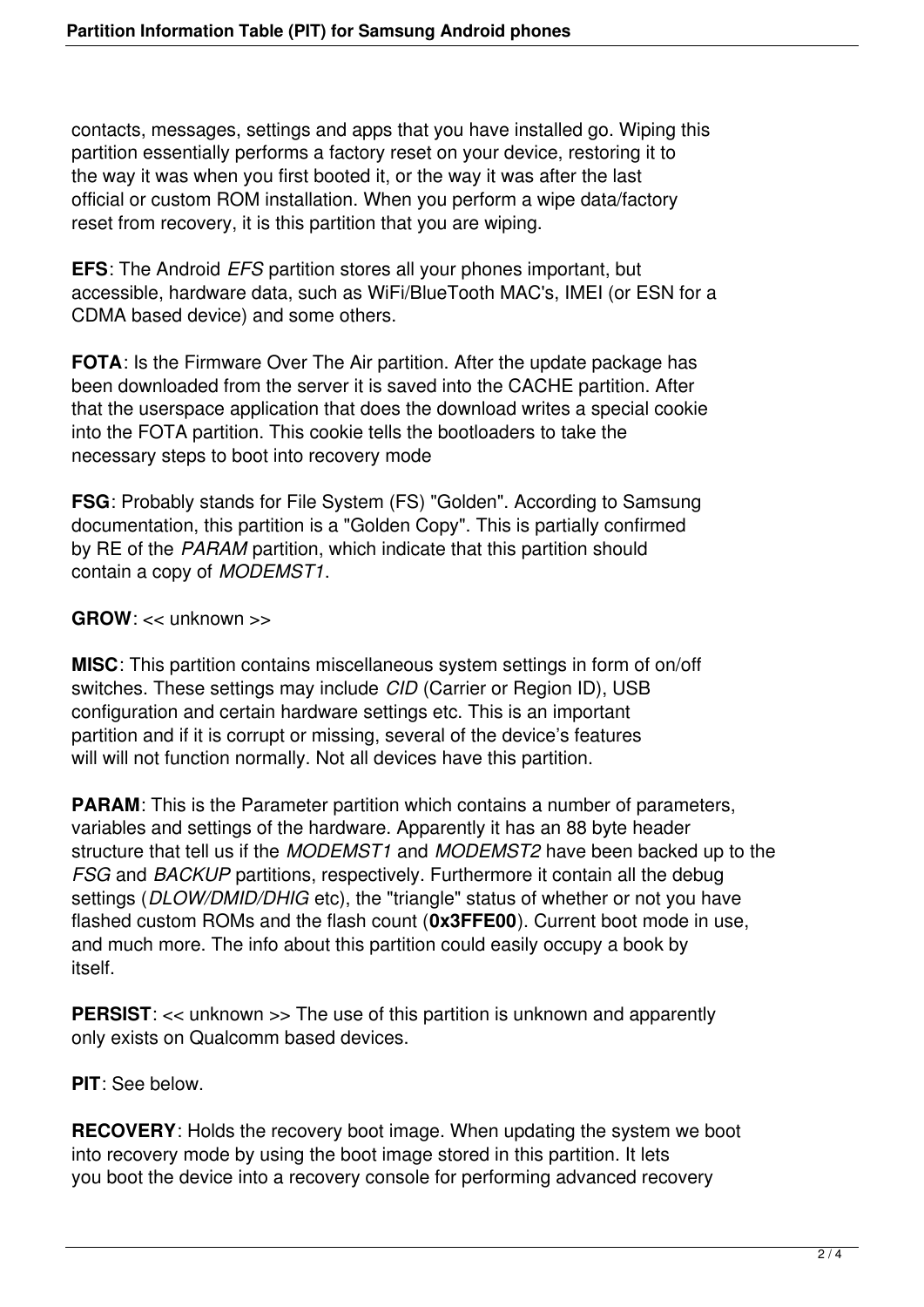and maintenance operations on it.

**SSD**: "Secure Software Download" is a memory based file system (*RAMFS*) for secure storage, used to download and store "who knows what" on the eMMC. It is a referenced part in the *Remote Storage RPC Client* of the MSM kernel.

**SYSTEM**: This partition basically contains the entire operating system, other than the kernel and the ramdisk. This includes the Android user interface as well as all the system applications that come pre-installed on the device. Wiping this partition will remove Android from the device without rendering it unbootable, and you will still be able to put the phone into recovery or bootloader mode to install a new ROM.